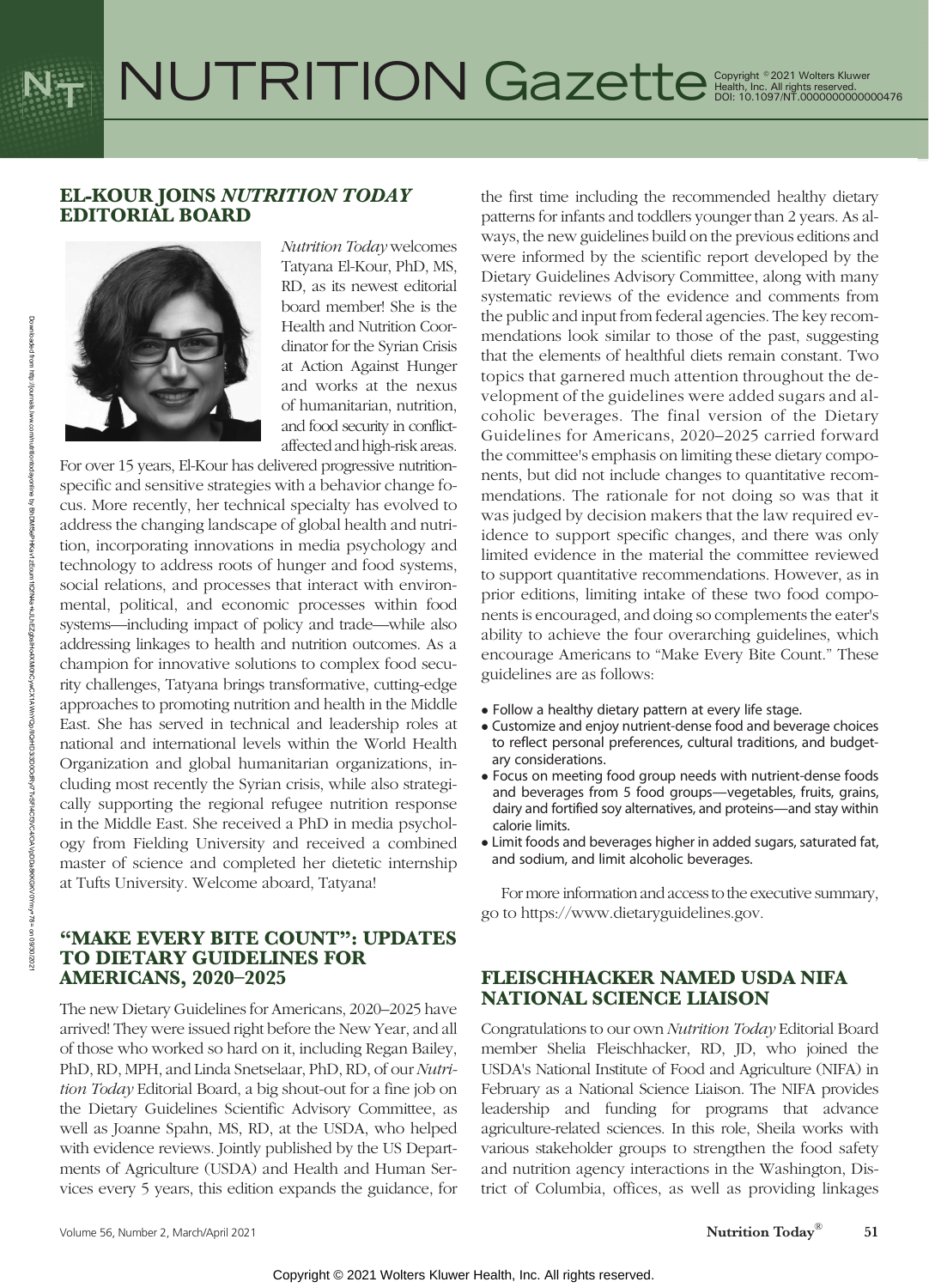between stakeholders and appropriate NIFA staff based in Kansas City. Sheila previously served as the senior advisor of nutrition and food safety at USDA's Office of the Chief Scientist (2017–2018), on detail from her original position at the National Institutes of Health (2012–2018). During her federal service, she helped put forth the first-of-its-kind National Nutrition Research Roadmap and chaired a USDA Inter-Departmental Nutrition Workshop Series. She remains on the faculty at Georgetown University Law Center.

Sheila received her BS in 2000 and JD in 2007, with a Certificate in Health Law from Loyola University Chicago and a PhD in Integrative Biosciences/Nutritional Sciences from The Pennsylvania State University in 2004. Her postdoctoral training focused on urban and regional planning and public health nutrition at the University of North Carolina at Chapel Hill.

## ACADEMY OF NUTRITION AND DIETETICS NAMES NEW LEADERS

Congratulations to the winners of the Academy of Nutrition and Dietetics 2021 national elections! Registered dietitian nutritionist, Kevin L. Sauer, PhD, RDN, LD, FAND, will begin his 1-year term on June 1 as the 2021 President of the Academy of Nutrition and Dietetics.

Board of Directors

- President-elect: Ellen Shanley, MBA, RDN, CDN, FAND
- **Treasurer-elect**: Deanne Brandstetter, MBA, RDN, CDN, FAND
- · Director-at-large: Egondu Onuoha, MS, RDN, CDN, FAND
- House of Delegates speaker-elect: Zachari Breeding, MS, RDN, CSO, LDN, FAND
- House of Delegates director: Lona Sandon, PhD, MEd, RDN, LD

Nominating Committee

- National Leader Charlene Russell-Tucker, MSM, RDN
- Leader with Board of Directors experience in the past 10 years

Marty Yadrick, MBI, MS, RDN, FAND -The Accreditation Council for Education in Nutrition and Dietetics Technicians-Registerd Practitioner Representative

Michelle Palumbo, NDTR

Commission on Dietetic Registration—Registered Dietitian Nutritionist

- Rosa Hand, PhD, RDN, LD, FAND
- Teresa Wagner, DrPH, MS, RD, LD

# JAND RELEASES FOOD INSECURITY SUPPLEMENT

The Journal of the Academy of Nutrition and Dietetics (JAND) released a new supplement titled Building the Evidence Base by Testing Innovative Strategies to Reduce Food Insecurity in the United States: Findings From the Evaluation of Demonstration Projects to End Childhood Hunger. Food insecurity is a health and nutrition concern for many low-income households in the United States. Of particular concern is when food insecurity occurs in households with children, as it is associated with lower fruit consumption, iron deficiency anemia, lower learning and social development, and mental health disorders. The supplement was edited by Parke Wilde, PhD, professor, Friedman School of Nutrition Science and Policy, Tufts University, in an effort to provide information for both policy makers and researchers to use when considering strategies to reduce food insecurity and end childhood hunger. To read the open access supplement, go<https://jandonline.org>

## THE CENTERS FOR MEDICARE & MEDICAID RELEASES THE DATA QUALITY ATLAS

The Data Quality (DQ) Atlas is an interactive, web-based tool that helps policy makers, analysts, researchers, and other stakeholders explore the quality and usability of the Transformed Medicaid Statistical Information System Analytic Files (TAF) to determine whether the data can meet their analytic needs. These need analyses of key Medicaid and Children's Health Insurance Program (CHIP) topics such as enrollment, claims, expenditures, and service use.

The charts, maps, and tables in DQ Atlas show the DQ Assessments and associated measures for each state on topics that are pertinent to Medicaid and CHIP. For each state, the DQ Assessment assigns 1 of 6 values to indicate the extent to which a state's TAF data are usable, reliable, and accurate for analyzing a particular topic. These values are used to begin evaluating whether the TAF meets the analytic needs.

Users can download DQ Snapshots, which summarize all the DQ Assessments for all states and topics. There are 2 types of DQ Snapshots: the DQ Topics Snapshot and the DQ State Snapshot. The DQ Topics Snapshots, available in Explore by Topic displays, are organized by topic area and include DQ Assessments for all topics and states for a given year. To access the DQ Atlas, go to [https://](https://www.medicaid.gov/dq-atlas/welcome) [www.medicaid.gov/dq-atlas/welcome](https://www.medicaid.gov/dq-atlas/welcome).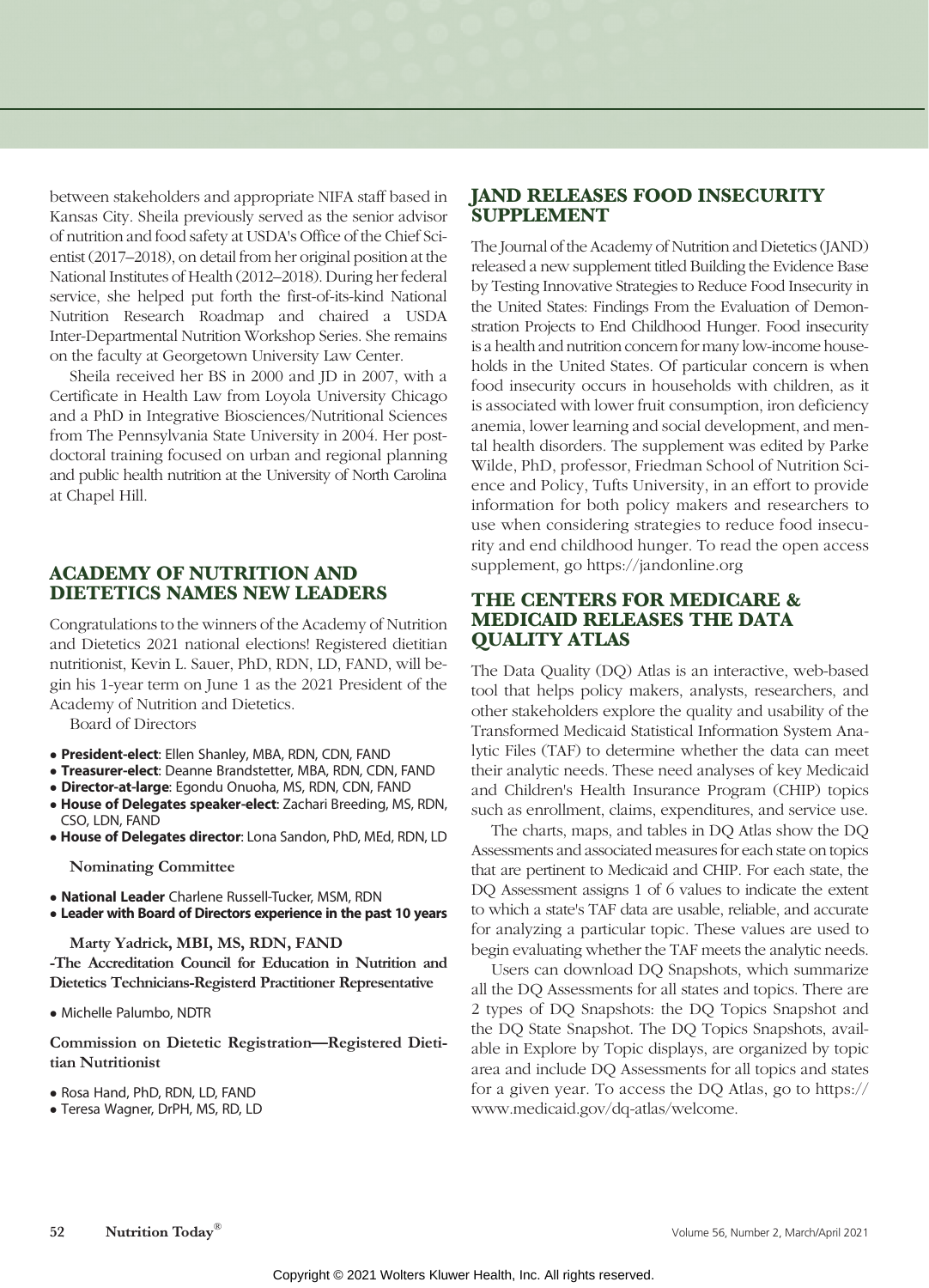

# NEWSbreaks Copyright © 2021 Wolters Kluwer Health, Inc.

# NEWSBREAKS INCLUDE:

- **Disparities in Breastfeeding for** African American Mothers
- Lessons in Feeding Children<br>During COVID-19 Pandemic
- **I** Impact of Revised WIC Food Packages

### CURRENT IMPACT AND FUTURE OPPORTUNITIES FEEDING SCHOOL-AGED CHILDREN DURING THE PANDEMIC

Gaps remain when it comes to feeding children. The majority of policy efforts both before and during the pandemic have focused on weekday meals, which has left millions of children hungry when schools are not in session. And, despite considerable policy progress, high rates of food insecurity among families suggest that recent efforts have been insufficient. Before the pandemic, the federal nutrition safety net included 5 major US Department of Agriculture programs aimed at alleviating child hunger. In a recent New England Journal of Medicine commentary, authors, including Nutrition Today Editorial board member Sheila Fleischhacker, PhD, JD, spoke of the gaps in the ongoing efforts to help children impacted by the pandemic. During the pandemic, schools have struggled to maintain adequate participation in programs offering to-go meals. Possibly this is because they have tried to implement modified meal programs upon short notice while communicating changing US Department of Agriculture guidance to families.

The authors identify a few programs that have been implemented, such as the Pandemic Electronic Benefits Transfer, congressional allocation of emergency of Supplemental Nutrition Assistance Program (SNAP) benefits, and the Coronavirus Aid, Relief, and Economic Security Act that provided stimulus checks to eligible families.

These programs are helpful, but their limitations give pause for not only their current impact, but also future needs in implementation needs, such as the size of the SNAP benefit, which may be inadequate due to increasing food prices, loss of access to other reliable sources of food, and loss of family income due to job loss. These problems mean that limited SNAP benefits need to stretch further than usual during the pandemic, and benefits were not increased to the 40% of SNAP participants who were already receiving the maximum benefit. During the pandemic the

loose and not always well-coordinated web of efforts to feed children on weekends and during instructional breaks did not reach all children. Participation rates were low in programs that provide food during weekends and instructional breaks, and the reach of these programs was typically limited to children who live close to participating sites.

Long-term federal approaches appear to be needed, and continued innovation will be vital for reducing food insecurity among children. Pandemic-related waivers and innovations have created an opportunity to permanently strengthen the federal nutrition safety net. According to the authors, "any changes should be based on careful evaluation of the effectiveness of pandemic-related programs and with an eye toward feeding as many hungry children as possible. The ultimate goal should be to ensure that children have adequate access to food on all days of the week, all year long, and in all settings."

Source: Poole MK, Fleischhacker SE, Bleich SN. Addressing child hunger when school is closed—considerations during the pandemic and beyond. N Engl J Med January 20, 2021 DOI: 10.1056/NEJMp2033629

# REVISED WIC FOOD PACKAGES AID CHILDHOOD DEVELOPMENT

Revisions to the Special Supplemental Nutrition Program for Women, Infants, and Children (WIC), one of the largest US safety net programs, were made in 2009 to be more congruent with dietary guidelines. Downstream they may improve infant cognitive development, according to researchers who analyzed data from a cohort of 1222 women and children enrolled in the Conditions Affecting Neurocognitive Development and Learning in Early Childhood study from 2006 to 2011. Measures of growth and cognitive and socioemotional development were compared between WIC recipients and nonrecipients before and after policy revision. Overall, infants of women who received the WIC food package showed small but significant increases in length-for-age z scores at 12 months of age (0.33, representing approximately one-fifth of a standard deviation) compared with infants of women who did not receive the revised WIC package. In addition, the Bayley Scales of Infant Development cognitive composite score showed a 4.3-point increase at 24 months of age (approximately one-third of a SD) compared with infants of women who did not receive the revised WIC package.

No effects on growth at age 24 months or on cognitive development at age 4 to 6 years were noted, however, which suggests that the impact of the WIC program during pregnancy may fade over time. This study provides some of the first evidence that children of mothers who received